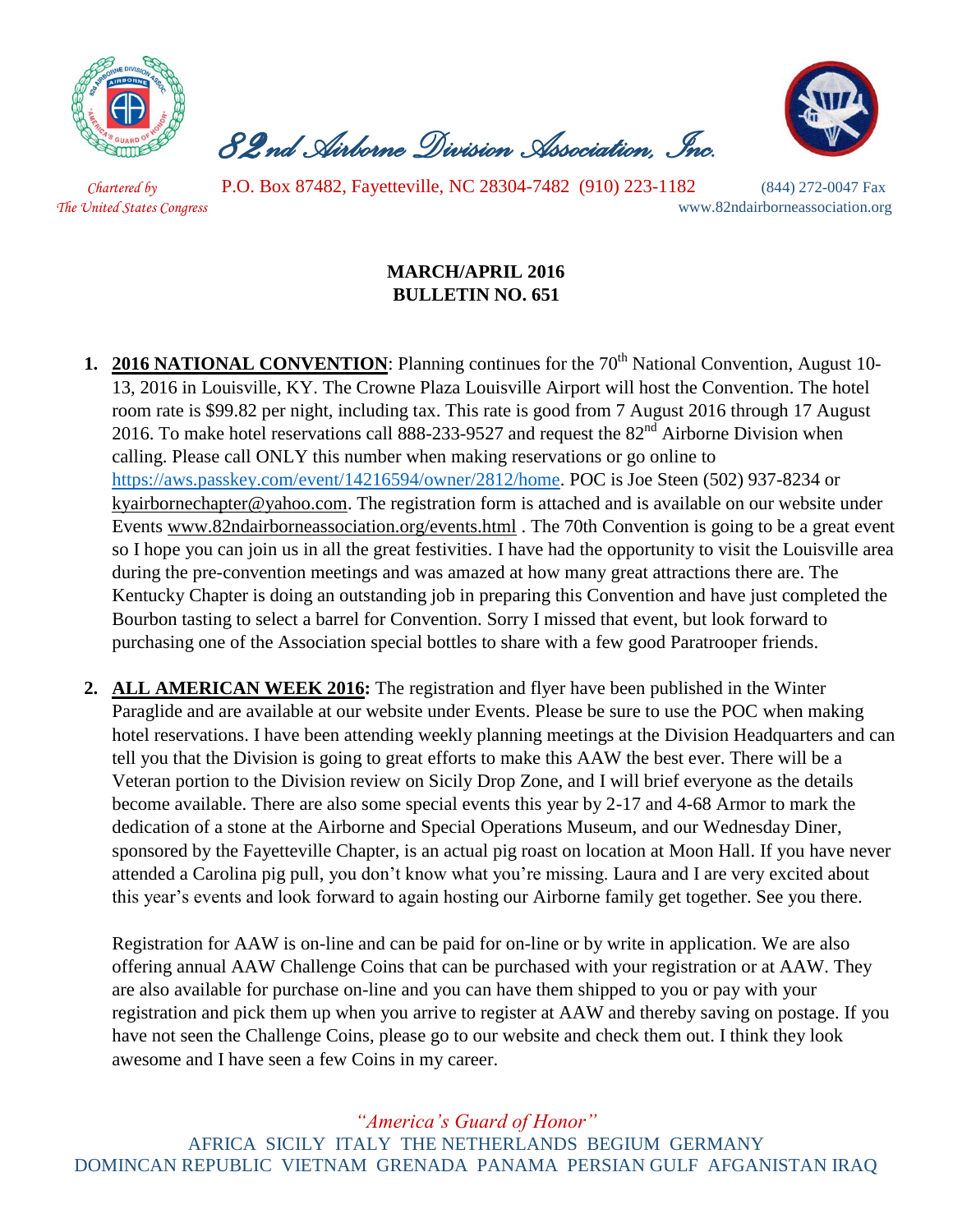



**Photos Wanted**: For those members who will be attending AAW, Mike Lonetto is making a "Back in the Day" photo display. If you would like to have a o displayed of you when you were with the 82d, you can email them to Mike at [mikeyL1@verizon.net](mailto:mikeyL1@verizon.net) or you can bring them with you and it will be added. Please include your name and year.

**Auction Baskets**: During AAW this year, we will be having nightly auctions at the main hospitality room. We are asking that at least one chapter per state, or the Chapters within a state, combine to donate a basket that reflects the uniqueness of the state. Please include a list of the items in your basket. *Please notify National of your Chapter's participation so that we can plan accordingly*. Your support is greatly appreciated!

**3. 2015 CHAPTER FINANCIAL STATEMENTS**: The 2015 Chapter Financial Statements have been sent out and are due at National by 10 April 2015. Any Statements not received by the suspense date will not be added to the Association Group Return and will be the responsibility of the Chapter for filing with the IRS. To date, the following Chapters have completed and returned their Statement:

| San Joaquin Valley       |  |  |  |
|--------------------------|--|--|--|
| Oklahoma All Airborne    |  |  |  |
| Cornhusker               |  |  |  |
| Rocky Mountain           |  |  |  |
| South Florida            |  |  |  |
| Dan Campbell             |  |  |  |
| Acadiana                 |  |  |  |
| North Jersey             |  |  |  |
| John Towle/Cleveland     |  |  |  |
| Hdjak/Mokan-Philadelphia |  |  |  |
| <b>Hampton Roads</b>     |  |  |  |
|                          |  |  |  |

- North Central Florida London Bridge Washington, DC **Orlando Florida** Don Lassen/Atlanta Evergreen State Greater Daytona Tampa Bay **CPL Edward Savin** Gateway GEN M B Ridgway Lobo All Abn Low Country North Texas
- Central New York Golden Gate Lehigh Valley James Etherton/Detroit 1SG Leonard Funk Central Pennsylvania
- **4. ASSOCIATION SUSPENSES/DEADLINES:** Please note the following Association deadlines (all information should be sent to Executive Director Bill Bauer, unless otherwise noted):
	- a. Delegates: Notification of delegates is due *2 May 2016* and must be certified on Chapter letterhead, signed by the Chapter Chairperson and sent directly to National. The \$90.00 Convention registration fee should be sent directly to the Kentucky Chapter: Attn: Joe Steen, 4913 Flushing Way, Louisville, KY 40272.
	- b. Convention Agenda: Requests for item(s) to be placed on the Agenda for the Board's review and action at the Convention must be submitted in writing and are due *1 June 2016*.

*"America's Guard of Honor"*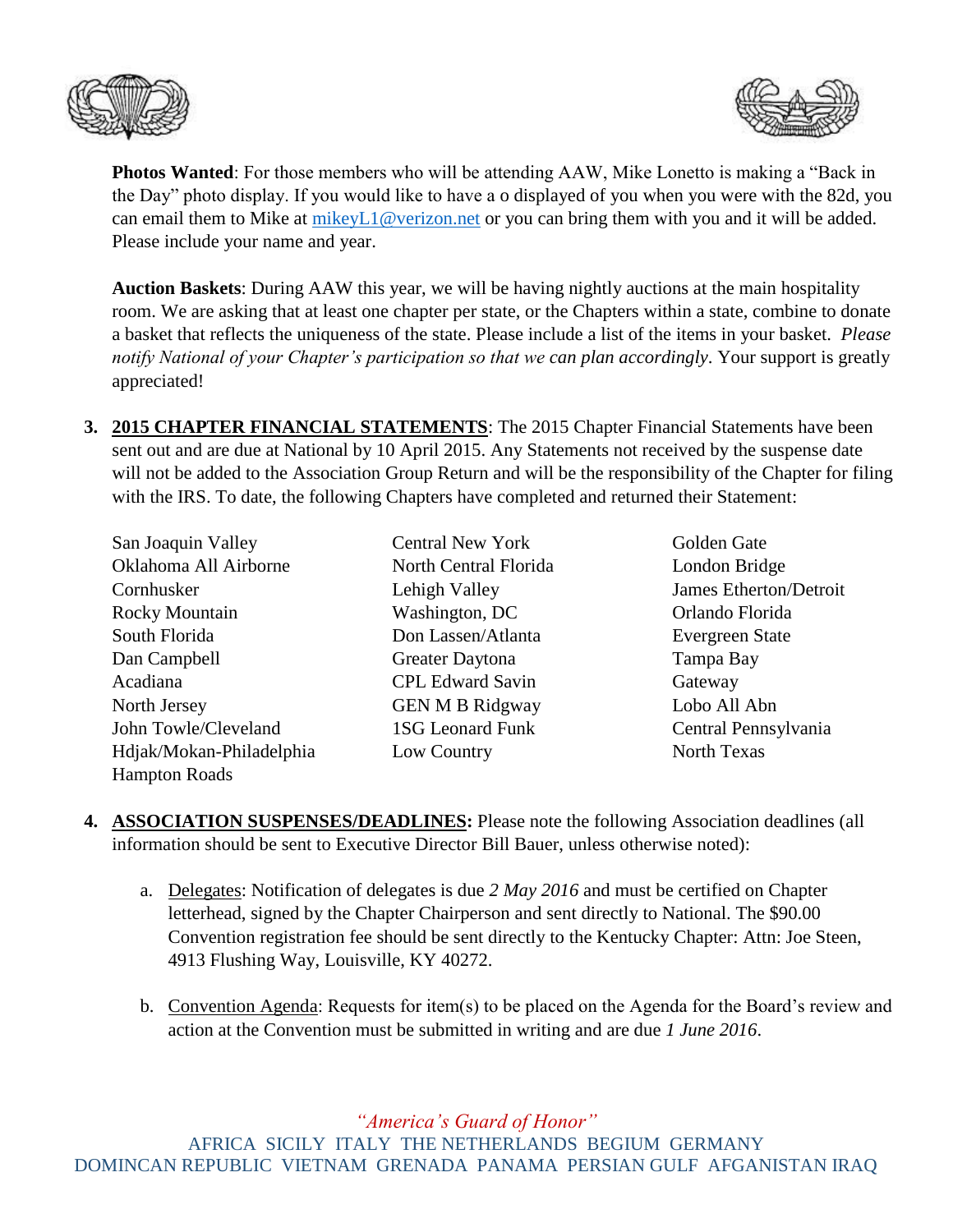



- c. Communication & Public Relations Award Program: Entries must comply with the Communications and Public Awards Program SOP and are due *1 June 2016* to Chairman/Director T. Ed Herlihy.
- d. National Director Nominations: Nominations are due *1 July 2016*.
- e. 82d All American of the Year: Nominations must meet the criteria in the Awards SOP, which is available online via the Association website, and are due *2 May 2016* to Chairman/Director T. Ed Herlihy.
- f. Changes to By-Laws: Proposed changes and/or amendments to Chapter or Association By-Laws should be submitted in letter form and signed by the Chapter Chairperson. Changes are *due 29 July 2016*.

The Active 82d Airborne Division Chapters elect their Military Directors and the 82d Airborne Division Commander will appoint the Division Department of Defense Liaison. This year six (6) Veteran Directors will bel elected at the Convention and the following Veteran Directors will be leaving office (\* indicates that the Director is eligible for nomination for a second 2-year term):

| *Steve Copening | *Justin Holmes | *Larry Slavicek |
|-----------------|----------------|-----------------|
| *Joe Steen      | Randy Glancy   | Michael Briseno |

**5. 82D AIRBORNE ASSOCATION USAA CREDIT CARD:** Please continue to support the Association with the Association USAA Rewards Credit Card. To date, the Association has received over \$125,000 over the past several years. To get a co-branded Association card, please call 855-755 8263 or go to [www.usaa.com/82nd.](http://www.usaa.com/82nd) We also have a link to this website on the Association website. If you use a credit card, please choose the card that supports the Association.

## **6. WITHIN THE DIVISION AND FORT BRAGG**:

- a. On 19 February and 1 March 2016, paratroopers assigned to Headquarters and Headquarters Battalion returned home from a 9-month deployment in support of Combined Joint task Force-Operation Inherent Resolve
- b. On 21 February, the 82d Airborne Division All-American Chorus performed our national anthem prior to the start of the Daytona 500 at the Daytona International Speedway.
- c. Please check out our website for the semi-annual State of the Division update from MG Richard D. Clark and CSM Michael D. Green.

*"America's Guard of Honor"*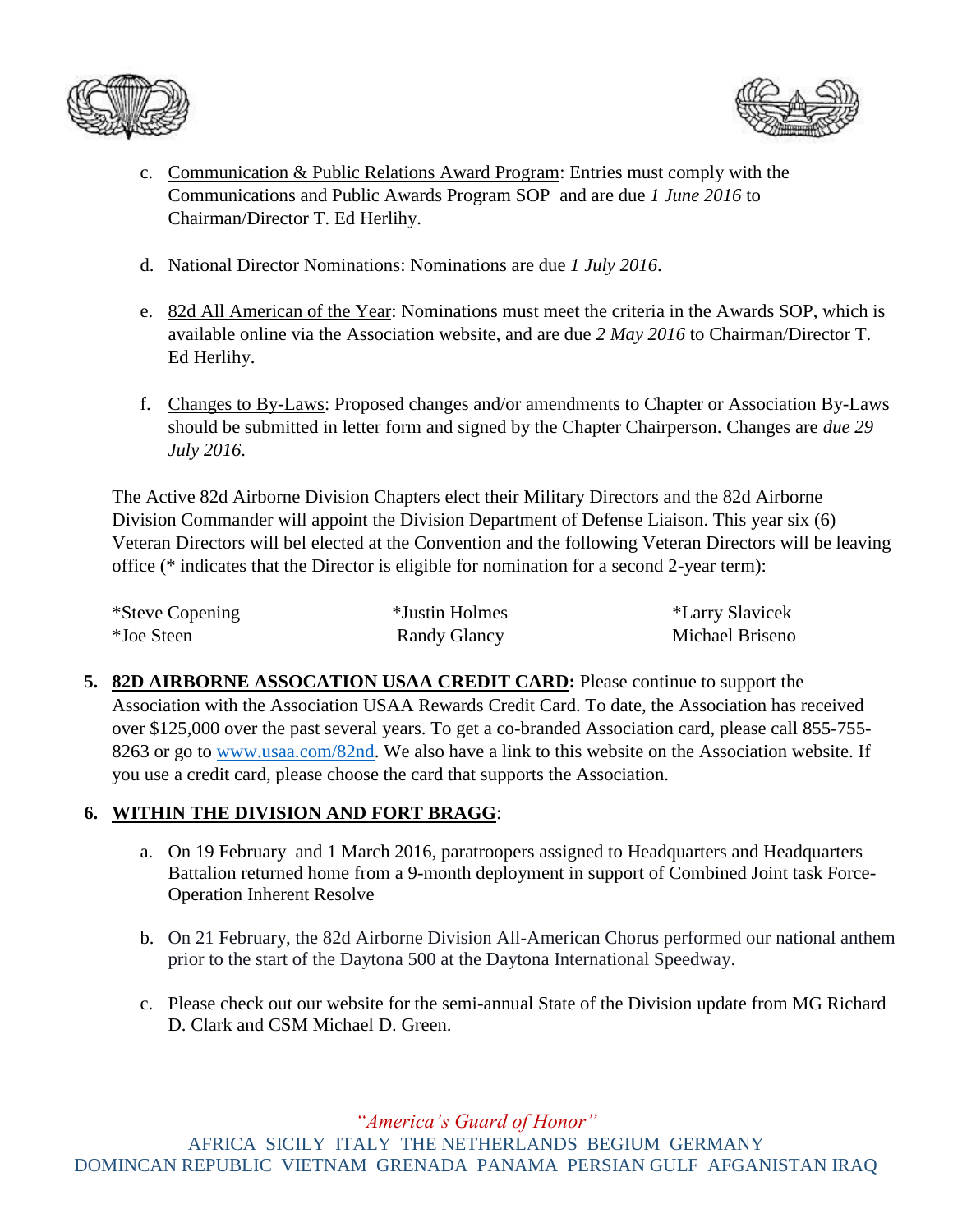



Please visit the following 82d Airborne Division websites<http://www.dvidshub.net/image> and <http://www.bragg.army.mil/82ND/Pages/default.aspx> to find out more about these articles and what is happening within the Division. Also, don't forget to check out the Division's Facebook page https://www.facebook.com/82ndAirborneDivision/?fref=ts .

- **7. TAPS**: When reporting Members who have passed away, *please* include as much information as possible, to include, date of death, spouse's name, and unit(s) served. A copy of the obituary is also very helpful. Please do not send them just in the Newsletters. We try to read them all, but sometimes we miss information, and do not assume that that is our notice of a Members passing.
- **8. STATEMENT OF ASSOCIATION POLICY**: Just a reminder to Chapter Officers and Association Members: the Association does *not* sponsor, nor lend its name in any way to parachute jumping activities, nor does it provide insurance coverage for anyone in any parachute jumping activity, to include being in attendance. The Association policy also does not cover the sales, or consumption of any form of alcohol at Chapter events, but we can assist Chapters in obtaining special insurance riders for events. If you are unsure of an event, it is best to call and get a final answer than to assume it is covered and be proven wrong.
- **9. END OF YEAR 2015 CHAPTER REPORTS**: Just a reminder that Veteran Chapters are *required* by the Association By-Laws to submit an Annual Summary Report for 2015 and events in 2016. To date, we have received very few reports. If you have submitted your reports, thank you. If you have not yet done so, please submit them as soon as possible. Thank you.
- **10. ASSOCIATION UPCOMING EVENTS**: Please announce the following upcoming regional events at Chapter meetings, via the Chapter newsletter and website. Registration and information on these events were published in the Paraglide and also on the Association's website at the "Events" link [www.82ndairborneassociation.org/events.html.](http://www.82ndairborneassociation.org/events.html)
	- a. 2016 Annual Airborne Awards Festival, 13-16 April 2016 is at College Park, GA and is hosted by Donald D. Lassen Atlanta All Airborne Chapter. The host hotel is Atlanta Airport Marriott. Please go to the Events tab at the Association's website for more information.

*Please be sure to notify National of upcoming events so that we can let our Membership know!*

- **11. 2nd ANNUAL ASSOCIATION 50/50 RAFFLE**: Please continue to promote our second Annual 50/50 raffle so that we can make it even more successful than last year's raffle. The drawing will be held on Saturday, 13 August 2016 during the Airborne Heritage Banquet during our  $70<sup>th</sup>$  National Convention.
- **12. FACEBOOK PAGE**: 'Like Us' at [https://www.facebook.com/82nd-Airborne-Division-Association-](https://www.facebook.com/82nd-Airborne-Division-Association-675341502555480)[675341502555480.](https://www.facebook.com/82nd-Airborne-Division-Association-675341502555480) *This is the ONLY official Facebook page of the Association. We have no*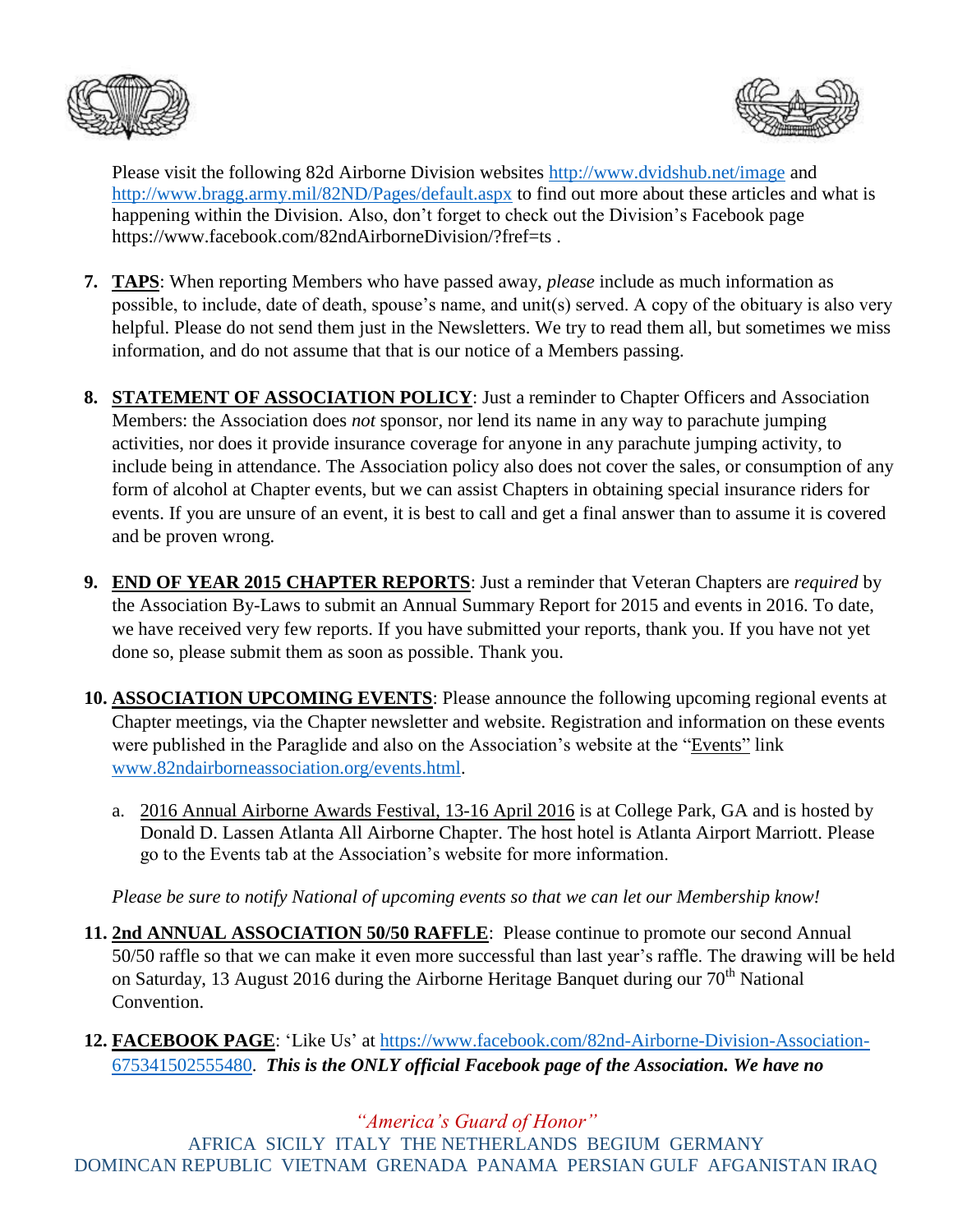



*affiliation with any other sites that are using the Association's name!* We would love to receive pictures from the Chapters of events that they have hosted to share with our members!

**13. CHAPTER REBATES:** There still seems to be confusion on Chapter rebates versus refunds. The Association is paying **refunds** to Chapters (the portion of the membership fees that are paid, as per Association By-Laws Article II, Section 1, Paragraph E, Subparagraphs 1-3).

Let me start by giving a very heart felt thank you to those Chapters who have relieved the Association of the rebate debt.

Rebates, on the other hand, were the National office's way of trying to assist Veteran Chapters in having cash, when they were in need, by annually giving the Chapters money for every Life Member assigned to the Chapter, for no other reason than they were members. Again, this was done when the National office had money to spend, and was done in order to help Chapters.

So, being the new guy to the Association, and somewhat of an out-sider from all of the events leading up to now, it seems a bit hard for me to understand how, when the National office became short on funds, some of our Chapters are still demanding rebates even at the cost of the Association going under. I do understand that there may be some conflicting ideas on what caused the Association to get into hard times, but that does not mean, to me, that we should allow the Association to fail. Just as the National office sought to help its Chapters when they needed help, I am now asking that the Chapters help the National Office by relieving us of our rebate debt. We are not asking for anything more than our Chapters to forgive the money we were going to give them.

Also, understand that even as the Association is recovering from our financial problems, we are not out of the woods yet. And, as the Association does get money, given the choice of paying back rebates or giving the money to programs that will help our Active Duty Troopers and their Families when they need assistance, you can imagine that I will choose to help those young Troopers and Family Members. So once again, I ask that the Chapters relieve the Association of the rebate because it will help us to recover and it will allow us to concentrate on helping those who are currently serving.

**14. THANK YOU**: I want to thank all the Chapters for working so hard to make our Association the great organization it is. I hope together we can make it an even better organization that truly makes a difference for our Active Duty Troopers, Wounded Warriors, and all their Families. AATW!

President Schoppe and First Lady Vickie, together with the Past Presidents, Officers and Directors of the Association and their spouses wish everyone a Happy Spring.

In addition, we ask that you continue to remember our Armed Forces, especially those deployed in harm's way, and our recovering Wounded Warrior. Through their sacrifice, we can sleep easy and enjoy our freedom.

*"America's Guard of Honor"*